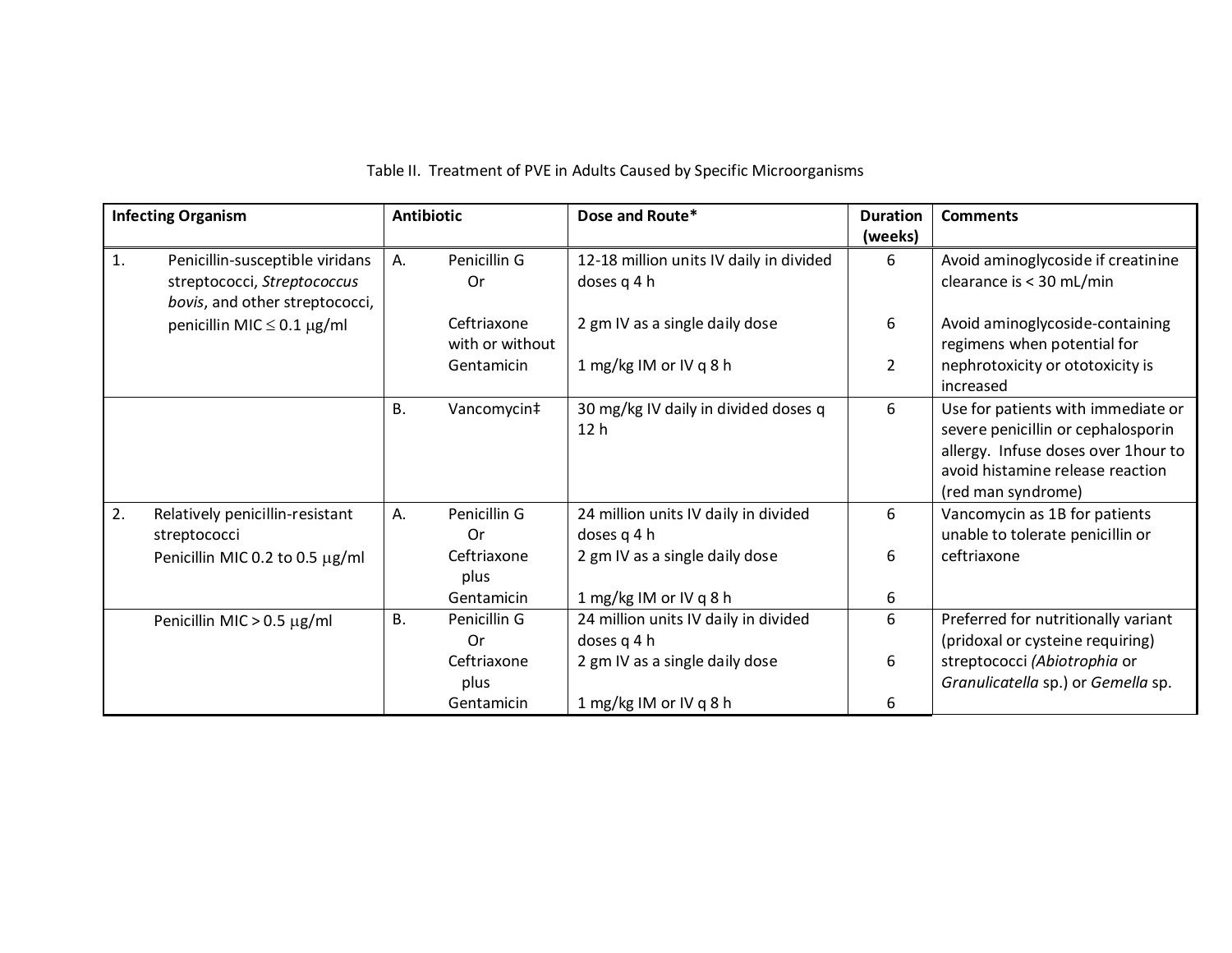| 3. | Enterococci<br>(in vitro evaluation for MIC to<br>penicillin and vancomycin,<br>beta-lactamase production,<br>and high level resistance to<br>gentamicin and streptomycin<br>required) | А.        | Penicillin G plus<br>gentamicin   | 24 to 30 million units IV daily in<br>divided doses q 4 h<br>1-1.5 mg/kg IV q 8 h | 6<br>6      | See text for use of streptomycin<br>instead of gentamicin in these<br>regimens and the duration of<br>aminoglycoside therapy.<br>Gentamicin peaks are $\approx$ 3-4 $\mu$ g/ml<br>and troughs $<$ 1 $\mu$ g/ml |
|----|----------------------------------------------------------------------------------------------------------------------------------------------------------------------------------------|-----------|-----------------------------------|-----------------------------------------------------------------------------------|-------------|----------------------------------------------------------------------------------------------------------------------------------------------------------------------------------------------------------------|
|    |                                                                                                                                                                                        | <b>B.</b> | Ampicillin<br>plus                | 12 q IV daily in divided doses q 4 h<br>Same dose as noted above                  | 6<br>6      |                                                                                                                                                                                                                |
|    |                                                                                                                                                                                        |           | gentamicin                        |                                                                                   |             |                                                                                                                                                                                                                |
|    |                                                                                                                                                                                        | C.        | Vancomycin‡                       | 30 mg/kg IV daily in divided doses q                                              | 6           | Use for patients with penicillin                                                                                                                                                                               |
|    |                                                                                                                                                                                        |           | plus                              | 12 <sub>h</sub>                                                                   |             | allergy. Do not use cephalosporins.                                                                                                                                                                            |
|    |                                                                                                                                                                                        |           | gentamicin                        | Same dose as noted above                                                          | 6           | Gentamicin peaks are $\approx$ 3-4 µg/ml                                                                                                                                                                       |
|    |                                                                                                                                                                                        |           |                                   |                                                                                   |             | and troughs $<$ 1 $\mu$ g/ml                                                                                                                                                                                   |
| 4. | Staphylococci (S. aureus or<br>coagulase negative<br>staphylococci), Methicillin-                                                                                                      | Α.        | Nafcillin or<br>oxacillin<br>plus | 12 g IV daily in divided doses q 4 h                                              | 6           | First generation cephalosporin<br>(cefazolin 2 g IV q 8 h) or<br>vancomycin could be used in                                                                                                                   |
|    | susceptible (assume<br>penicillin-resistance)                                                                                                                                          |           | gentamicin<br>plus                | 1 mg/kg IV or IM q 8 h                                                            | $2^{\circ}$ | penicillin allergic patients. Use<br>gentamicin during initial two                                                                                                                                             |
|    |                                                                                                                                                                                        |           | rifampin**                        | 300 mg p.o. q 8 h                                                                 | 6           | weeks. See text for alternates for<br>gentamicin. For patients with<br>immediate penicillin allergy, use<br>regimen 5                                                                                          |
| 5. | Staphylococci (S. aureus or<br>coagulase negative                                                                                                                                      | Α.        | Vancomycin‡<br>plus               | 30 mg/kg IV in divided doses q 12 h                                               | 6           | Use gentamicin during the initial<br>two weeks of therapy. See text for                                                                                                                                        |
|    | staphylococci), Methicillin-<br>resistant (assume penicillin                                                                                                                           |           | gentamicin<br>plus                | 1 mg/kg IV or IM q 8 h                                                            | $2^{\circ}$ | alternatives to gentamicin. Do not<br>substitute a cephalosporin (no data                                                                                                                                      |
|    | resistance)                                                                                                                                                                            |           | rifampin**                        | 300 mg p.o. q 8 h                                                                 | 6           | for ceftaroline) or carbapenem for<br>vancomycin                                                                                                                                                               |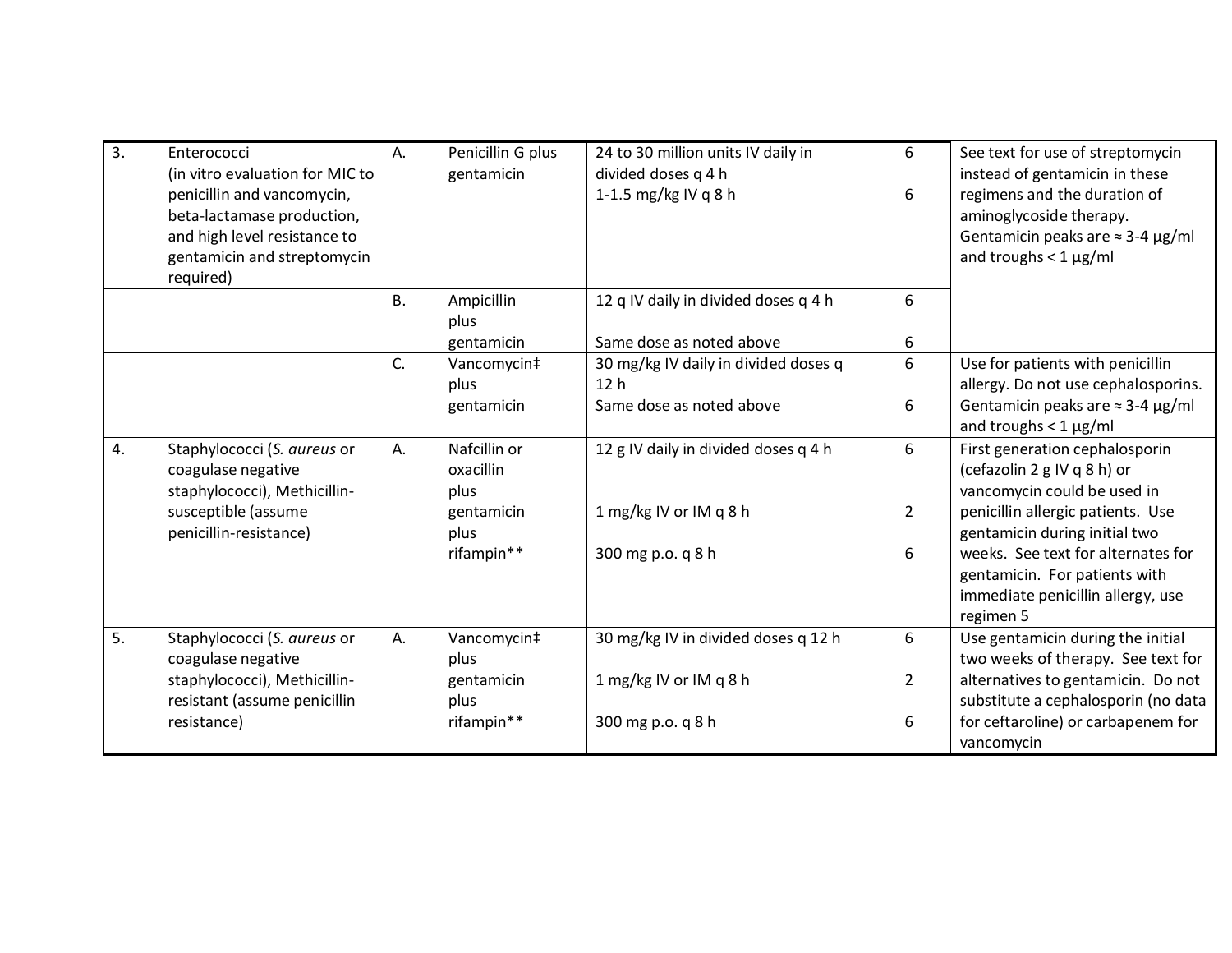| $\overline{6}$ . | HACEK organisms+            | Ceftriaxone<br>Α.        | 2 g IV or IM daily as a single dose   | 4              | Cefotaxime or other third<br>generation cephalosporin in       |
|------------------|-----------------------------|--------------------------|---------------------------------------|----------------|----------------------------------------------------------------|
|                  |                             |                          |                                       |                | comparable doses may be used                                   |
|                  |                             | <b>B.</b><br>Ampicillin/ | 12 q IV daily in divided doses q 4 h  | $\overline{4}$ | A fluoroquinolone (ciprofloxacin                               |
|                  |                             | sulbactam                |                                       |                | 400 mg IV q 12 h or comparable                                 |
|                  |                             |                          |                                       |                | doses of levofloxacin or                                       |
|                  |                             |                          |                                       |                | moxifloxacin) may be considered                                |
|                  |                             |                          |                                       |                | for patients who cannot tolerate                               |
|                  |                             |                          |                                       |                | beta-lactam antibiotics (data<br>limited)                      |
| 7.               | Diphtheroids                | Penicillin               | 24 million units IV daily in divided  | 6              | If gentamicin non-susceptible, use                             |
|                  | (Corynebacterium species),  | or                       | doses q 4 h                           |                | vancomycin 30 mg/kg IV daily in                                |
|                  | gentamicin susceptible (MIC |                          |                                       |                | divided doses q 12 h for 6 weeks                               |
|                  | $< 4.0 \mu g/mL$            | Ampicillin               | 12 gm IV daily in divided doses q 4 h | 6              |                                                                |
|                  |                             | Plus                     |                                       |                |                                                                |
|                  |                             | Gentamicin               | 1 mg/kg IV q 8 h                      | 6              |                                                                |
| 8.               | Candida species             | Liposomal amphotericin B | 3-5 mg/kg IV q d                      | $\geq 6$       | Some authorities prefer                                        |
|                  |                             |                          |                                       |                | echinocandins at maximal doses                                 |
|                  |                             | with or without          |                                       |                | for susceptible species, C. krusei or                          |
|                  |                             |                          |                                       |                | C. lusitaniae, or if amphotericin is                           |
|                  |                             | 5-flucytosine*           | 25 mg/kg daily in divided doses q 6 h | $\geq 6$       | not tolerated. Surgery to replace                              |
|                  |                             |                          |                                       |                | infected valve advised with $\geq 6$                           |
|                  |                             |                          |                                       |                | weeks of therapy thereafter.<br>Consider long-term suppressive |
|                  |                             |                          |                                       |                | therapy with fluconazole (6-12                                 |
|                  |                             |                          |                                       |                | mg/kg/d) or voriconazole (3-4                                  |
|                  |                             |                          |                                       |                | mg/kg q 12 h orally) for fluconazole                           |
|                  |                             |                          |                                       |                | resistant isolates (C. glabrata and                            |
|                  |                             |                          |                                       |                | C. krusei)                                                     |